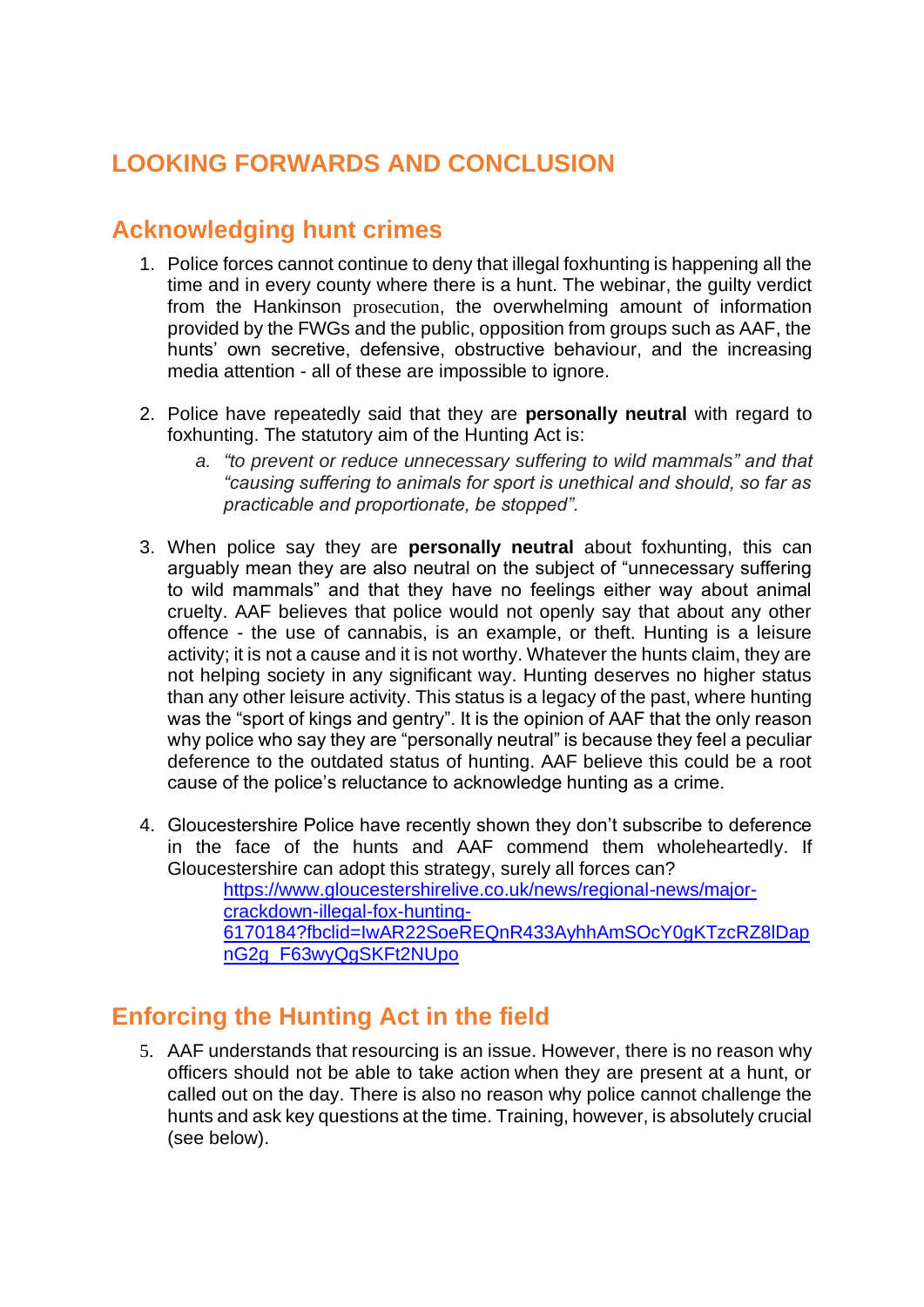- 6. Targeting FWGs when called out by FWGs because they are witnessing a breach of the Hunting Act is unacceptable. This aspect was considered in Part Four of this report, "Bias".
- 7. Trust between the public and the police is crucial. We have stated previously in this report that we believe that no officer who has any connections whatsoever with the hunt should be permitted to answer hunt-related calls, neither should they become Wildlife Crime Officers. The damage that pro-hunting officers have done to the local relationship between FWGs and the police is extensive.
- 8. Foxhunting is a crime, not an opinion.

## **Police websites and social media**

- 9. The police should also help the general public to recognise illegal foxhunting by covering it in detail on the force website. Police complain that they are called out by the members of the public who have just seen "red coats on horses" but no chase in progress. If the public is better informed, police are more likely to receive relevant calls. It also acknowledges the crime publicly.
- 10.Our "Field Guide" (see below) would be a good starting point for improving websites.
- 11.Police could also use their own social media to show that they are taking the crime seriously. This does not use up precious resources, but it does send a clear message to the hunts as well as the public

#### **Training and aide memoires**

- 12.Practical advice for all forces hoping to train their officers can be found here: [Practical Advice for All Forces](https://www.actionagainstfoxhunting.org/wp-content/uploads/2021/11/A-1411-Practical-Advice-for-all-Forces.pdf)
- 13.Our Field Guide for officers called to a hunt-related offence is available for download here:

[Field Guide for Officers](https://www.actionagainstfoxhunting.org/wp-content/uploads/2021/11/A-1411-FIELD-GUIDE-ILLEGAL-FOXHUNTING.pdf)

We do not expect forces to use it as it is, but it is a starting point for any force that is committed to dealing with this offence.

- 14.Training is always available from the League Against Cruel Sports. Please email [MartinSims@league.org.uk](mailto:MartinSims@league.org.uk) for further details.
- 15.We strongly advise police forces not to use the Countryside Alliance for training. This is because the Police Liaison Officer was/is Phil Davies. Because of Mr Davies part in the leaked webinars, the Wildlife Crime Unit has decided to cut ties with him:

[https://www.itv.com/news/2021-10-25/countryside-alliance-national](https://www.itv.com/news/2021-10-25/countryside-alliance-national-wildlife-crime-unit-membership-under-review?utm_source=Facebook&utm_medium=social&utm_campaign=Orlo&utm_content=Hankinson+)[wildlife-crime-unit-membership-under-](https://www.itv.com/news/2021-10-25/countryside-alliance-national-wildlife-crime-unit-membership-under-review?utm_source=Facebook&utm_medium=social&utm_campaign=Orlo&utm_content=Hankinson+)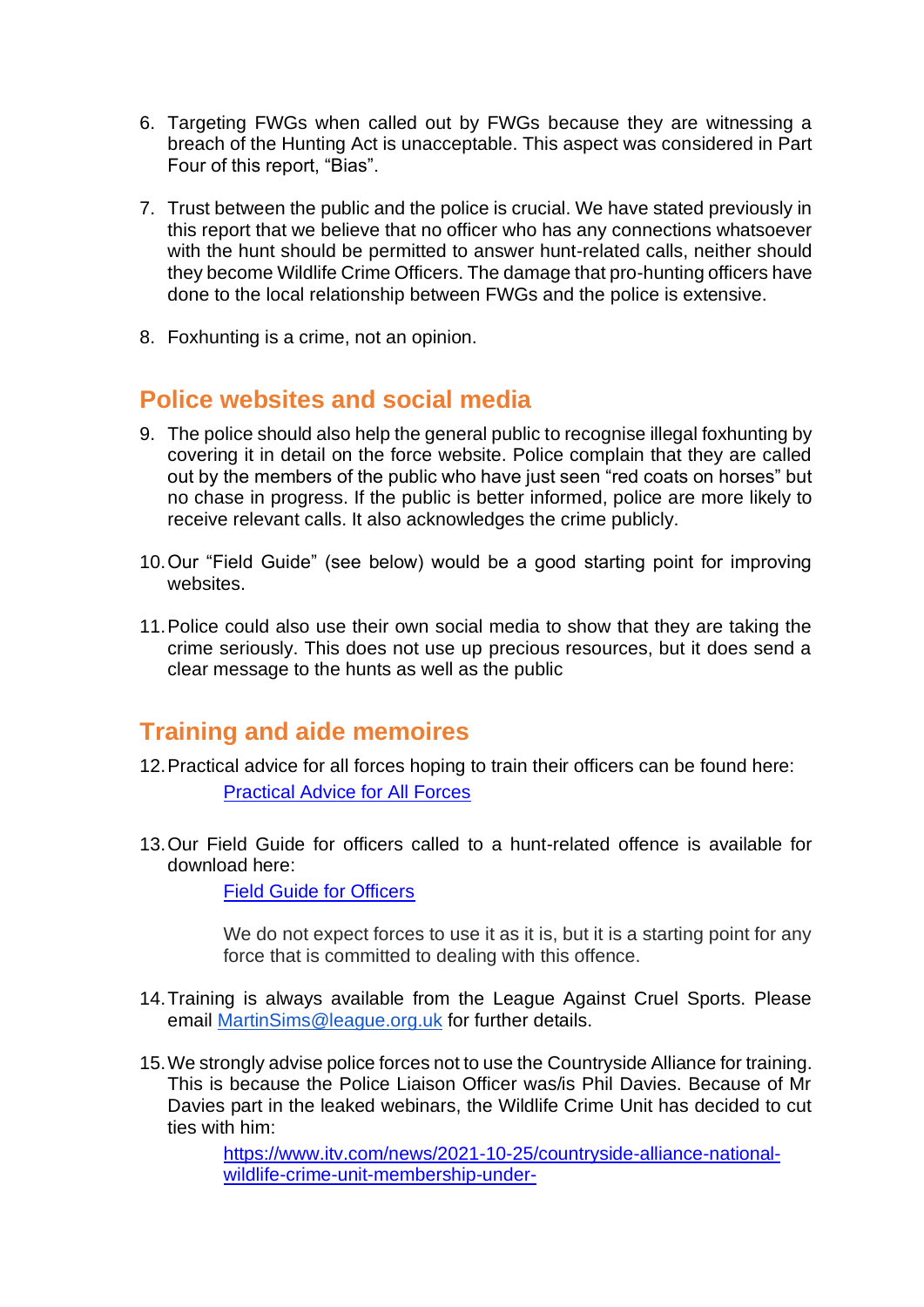[review?utm\\_source=Facebook&utm\\_medium=social&utm\\_campaign=](https://www.itv.com/news/2021-10-25/countryside-alliance-national-wildlife-crime-unit-membership-under-review?utm_source=Facebook&utm_medium=social&utm_campaign=Orlo&utm_content=Hankinson+) [Orlo&utm\\_content=Hankinson+](https://www.itv.com/news/2021-10-25/countryside-alliance-national-wildlife-crime-unit-membership-under-review?utm_source=Facebook&utm_medium=social&utm_campaign=Orlo&utm_content=Hankinson+)

### **Improving the relationship between police and FWGs**

- 16.Many forces have accepted that officers do hold a stereotypical image of animal rights activists in their minds. It is important for all forces to recognise that this image is thirty years out of date.
- 17.The image is heavily linked to the choice of clothing made by FWGs. When active in the field, FWGs need to wear practical clothing and some choose to wear face-coverings. Where they are used, it is for safety reasons. Hunts like to photograph FWGs and identify them. This was confirmed by Hunting Leaks:

[https://huntingleaks.is/2021/01/11/evidence-of-illegal-countryside](https://huntingleaks.is/2021/01/11/evidence-of-illegal-countryside-alliance-hunting-office-database-revealed/)[alliance-hunting-office-database-revealed/](https://huntingleaks.is/2021/01/11/evidence-of-illegal-countryside-alliance-hunting-office-database-revealed/)

- 18.For example, the writer of this report who was not wearing a face covering, (and never has), was recently told by a huntsman "You live in…, don't you?" This comment was designed to intimidate.
- 19.FWGs also have a stereotypical image of the police.
- 20.Police habitually ask FWGs to give their names when they engage with them. FWGs are reluctant to identify themselves because they do not trust the police. FWGs believe that police are gathering their names in order to pass them on to Counter Terrorism Unit. The Countryside Alliance are keen to spread this idea:

[https://huntingleaks.is](https://huntingleaks.is/)

However, the NPCC has confirmed that this is untrue: email (Adrian Woon, 3/09/2021):

*"There isn't an agreement for information sharing between police and the Countryside Alliance beyond what would be the case for any other group, i.e. anybody has the ability to provide information to police through arrangements such as Crime Stoppers... Please be assured that an individual stopped in the vicinity of a hunt conducting monitoring activity would not by nature of their involvement in the hunt be categorised as a 'domestic terrorist'.*

*It is right and appropriate for officers to request details of individuals they deal with when allegations of potential offences have been raised."*

21.Police are not legally able to pass on information to the hunt about FWGs. If this does happen, then the matter should be reported.

*"GDPR and DPA would legally prevent us from releasing information and it would go against the principles of disclosure that we're governed by.*